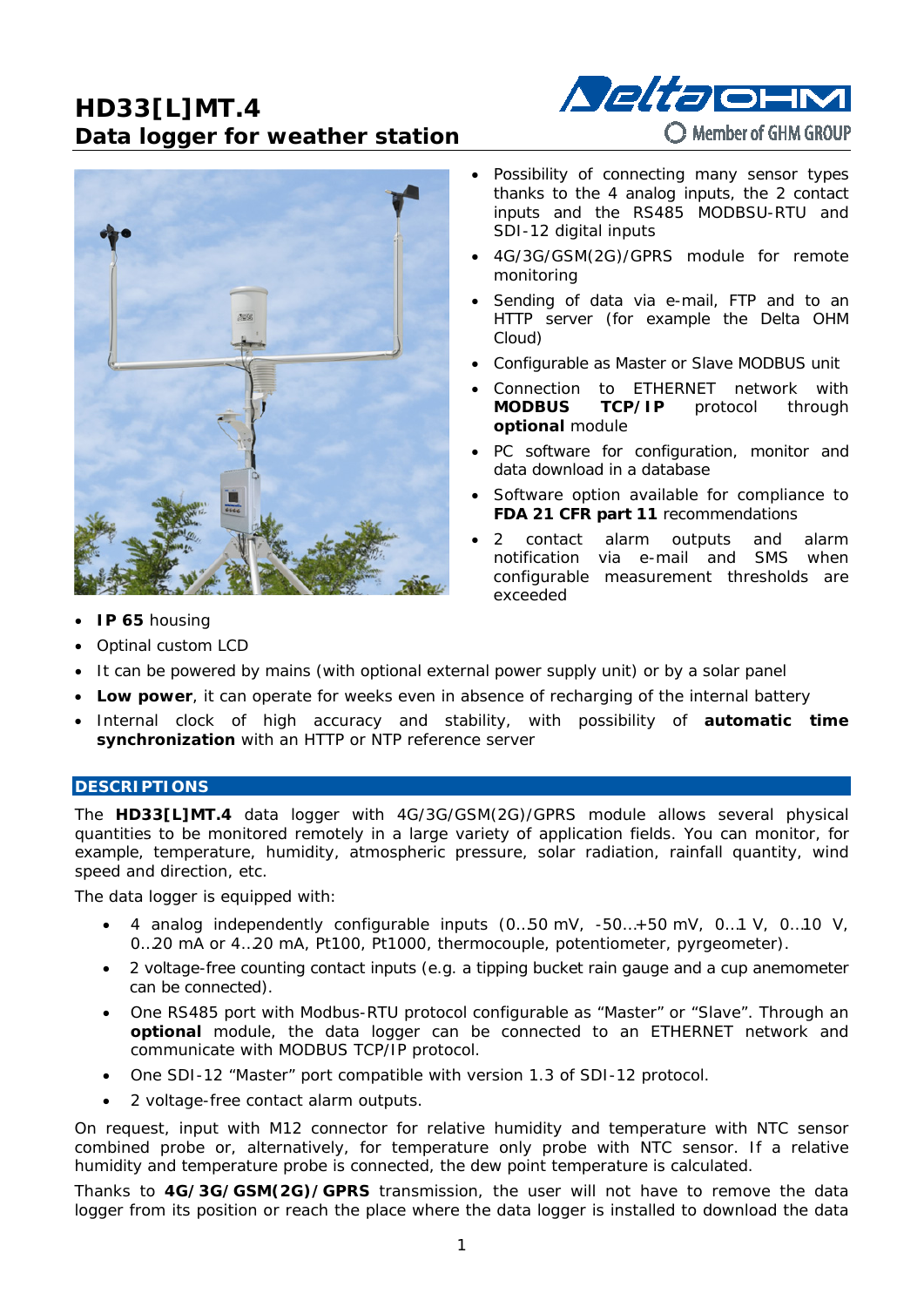measured with the PC: the instrument can send the data via **e-mail** or **FTP** and can upload the data on an **HTTP** server (for example the Delta OHM portal "**www.deltaohm.cloud**").



The data logger can be controlled remotely either by sending commands via SMS messages or by establishing a direct TCP/IP connection via mobile network with a remote PC connected to the Internet.

For each detected quantity, the user can set two alarm thresholds (high threshold and low threshold), the alarm hysteresis and a delay in the generation of the alarm. The overrun of the thresholds can be signaled by alarm e-mails or SMS messages. Two voltage-free contact alarm outputs are also available.

**HD35AP-S** PC software, downloadable free of charge from the Delta OHM website, allows configuration of data logger, displaying measurements in real time both in graphical and numerical format, data download. The data transferred to the PC are entered into a database.

The internal clock of the data logger has high accuracy and is extremely stable in the whole operating temperature range of the instrument. It supports the **automatic time synchronization** with an HTTP reference server.

The **optional** 12 V / 3.4 Ah rechargeable backup battery to be installed inside the case prevents the loss of recordings in case of no external power supply. The battery charger is integrated in the instrument. The data logger can be powered by a solar panel and is designed to be **low power**: can operate for weeks even in absence of battery recharging from the solar panel. Power supply 18…30 Vdc if the rechargeable battery is used or 7…30 Vdc (without ETHERNET module) / 12…30 Vdc (with ETHERNET module) if the rechargeable battery is not used.

A switched power supply output allows powering the sensors only when measurements have to be taken.

**IP 65** housing. **Optional** custom LCD display.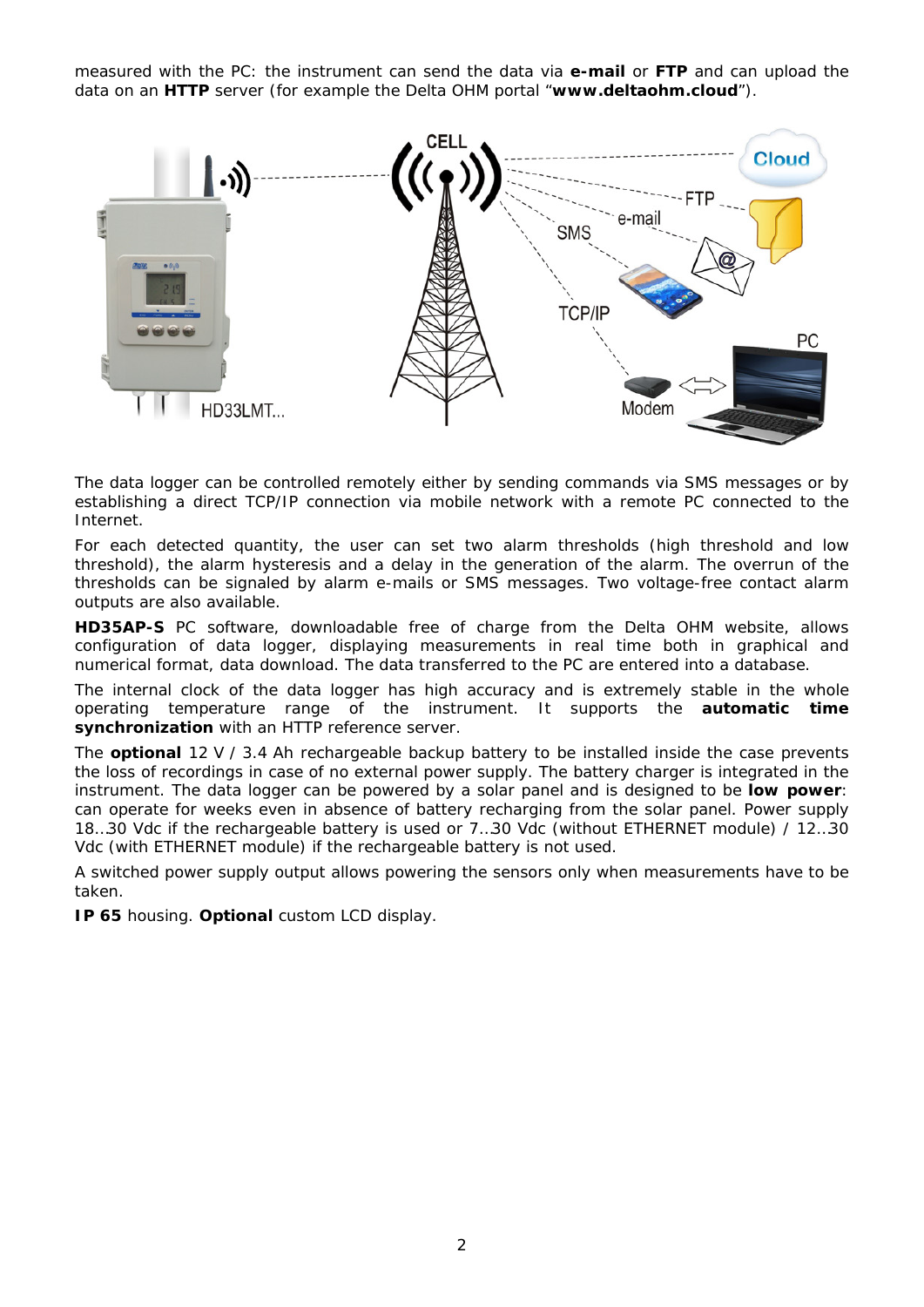

### **CLOUD**

The data logger can automatically send, at regular intervals, the data to an HTTP server, and in particular to the Delta OHM portal "**www.deltaohm.cloud**". This allows you to view the data from anywhere in the world, even by using mobile devices (tablet, smartphone, notebook), simply having an Internet connection and using a web browser. The data sending interval is configurable.

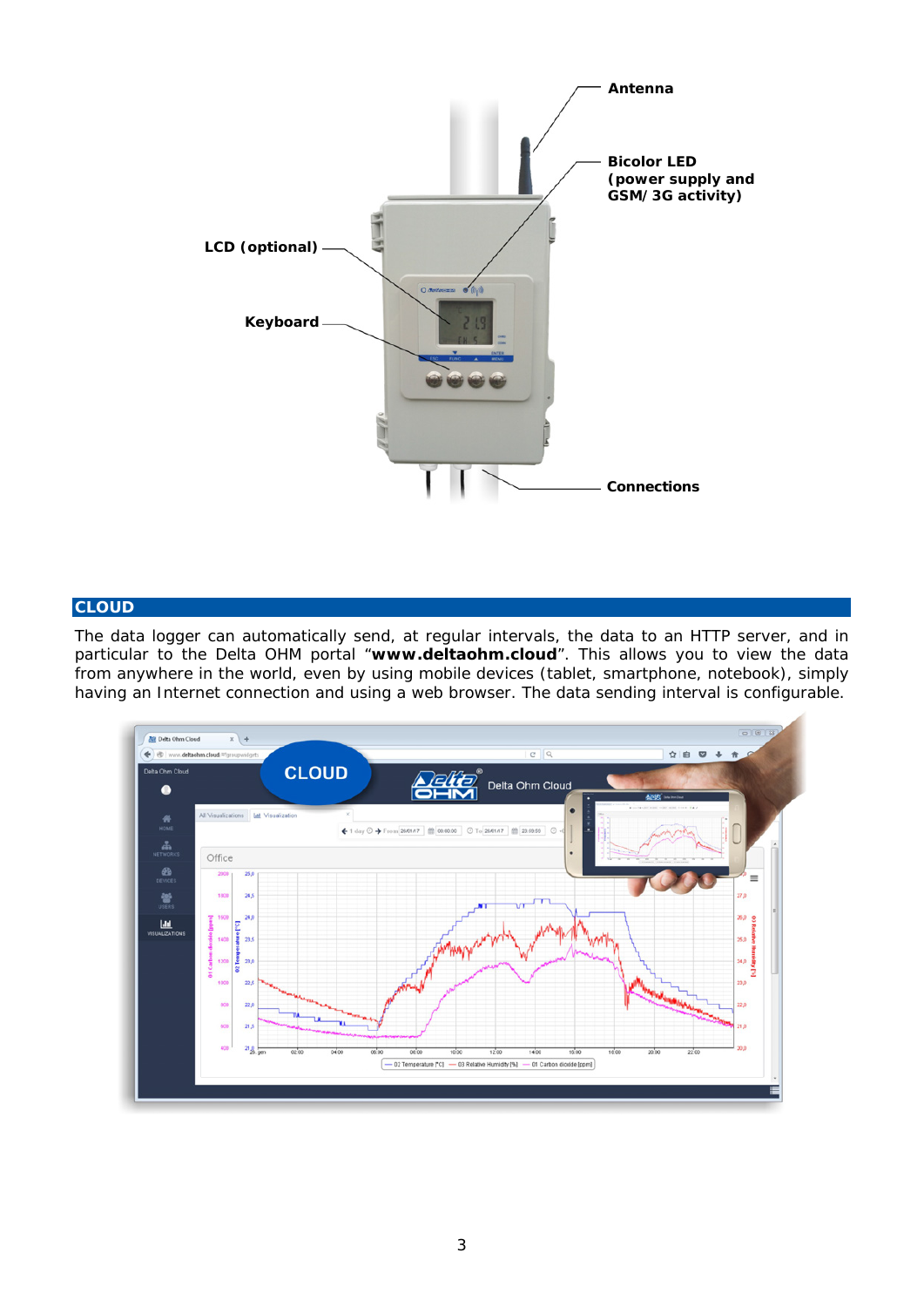### **PC APPLICATION SOFTWARE**

The PC software **HD35AP-S** allows configuring the data logger, viewing the real time measurements both graphically and numerically, downloading the data in a database. The data can be downloaded automatically, at regular intervals, or upon user request.



The database functions allow viewing the data coming from multiple data loggers simultaneously. The connection to the database is **multi-client**: it is possible to store the data in a remote database on the local network to which the PC is connected, and the data can be viewed from any PC on the network via the HD35AP-S software.

The **HD35AP-CFR21** option (enabled by a USB hardware key to be connected to any PC connected to the same local network of the PC in which the HD35AP-S software is installed) allows, in addition to the features of the basic software, the protection of recorded data and configuration in response to **FDA 21 CFR part 11** recommendations. In particular become available:

- The traceability of activities (audit trail) performed with the software; for example, which users connected and what changes were possibly made to the configuration of the data logger.
- The management of users access for the data logger configuration and viewing of data in the database. Each user can be assigned a different password for using the software. There are also three levels of access (Administrator, Super-user and standard User); for each level, the allowed operations can be defined.

| $\sqrt{ }$<br>The password expires every<br>v<br>If the password is not correct, block the account after<br>V<br>Minimum password length |                     |             |                             | Setup user login<br>90<br>승<br>$\frac{1}{\sqrt{2}}$<br>읔 | days<br>attempts<br>characters |           | HD35AP-CFR21 |               |
|------------------------------------------------------------------------------------------------------------------------------------------|---------------------|-------------|-----------------------------|----------------------------------------------------------|--------------------------------|-----------|--------------|---------------|
| Reload<br>Apply<br>Follow the recommendations of FDA CFR21 Part 11<br>$\overline{v}$<br><b>User list</b>                                 |                     |             |                             |                                                          |                                |           |              |               |
| Id                                                                                                                                       | Registration Date   | Login       | Description                 | Status                                                   | Name                           | Last Name | e-mail       | Position      |
|                                                                                                                                          | 11/11/2015 15:54:39 | Admin       | System administrator Active |                                                          | Name <sub>1</sub>              | Surname 1 | Address 1    | Administrator |
|                                                                                                                                          | 11/11/2015 15:55.00 | Superuser A | Superuser A                 | Active                                                   | Name 2                         | Surname 2 | Address 2    | Superuser     |
| 10                                                                                                                                       | 11/12/2015 15:24:37 | Superuser B | Superuser B                 | Active                                                   | Name 3                         | Surname 3 | Address 3    | Superuser     |
| 11                                                                                                                                       | 11/12/2015 15:26:19 | User A      | Liser A                     | Active                                                   | Name 4                         | Surname 4 | Address 4    | User          |
| 12                                                                                                                                       | 11/12/2015 15:26:59 | User B      | User B                      | Active                                                   | Name 5                         | Surname 5 | Address 5    | User          |
|                                                                                                                                          | 11/12/2015 15:27.47 | User C      | User C                      | Active                                                   | Name 6                         | Surname 6 | Address 6    | User          |
| 13                                                                                                                                       |                     |             |                             |                                                          |                                |           |              |               |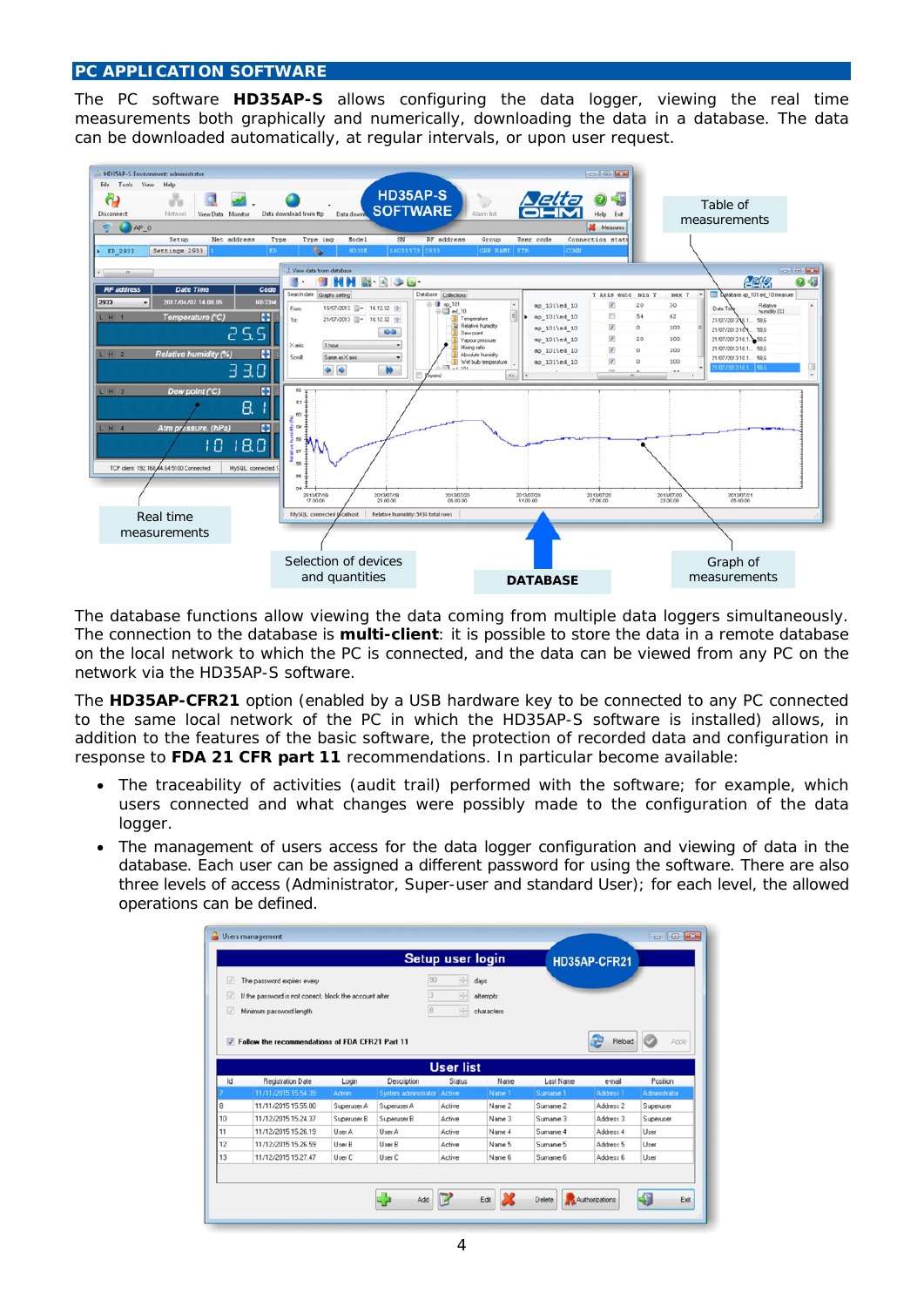| <b>TECHNICAL SPECIFICATIONS</b> |                                                                                                                                                                                                                                                                                                                                            |  |  |  |  |
|---------------------------------|--------------------------------------------------------------------------------------------------------------------------------------------------------------------------------------------------------------------------------------------------------------------------------------------------------------------------------------------|--|--|--|--|
| Power supply                    | If the rechargeable battery is used: 1830 Vdc<br>If the rechargeable battery is not used:<br>730 Vdc without ETHERNET module<br>1230 Vdc with ETHERNET module                                                                                                                                                                              |  |  |  |  |
| Power consumption @ 12 Vdc      | < 3 mA without ETHERNET module and with no GSM/3G activity<br>~ 200 mA with ETHERNET module and with no GSM/3G activity<br>< 1 A peak during GSM/3G activity                                                                                                                                                                               |  |  |  |  |
| Battery                         | Optional internal lead 12 V / 3.4 Ah. Maximum charge current 1 A.<br>The autonomy depends on the number and type of sensors connected.                                                                                                                                                                                                     |  |  |  |  |
| Switched power supply<br>output | If the data logger is powered by a solar panel (+Vpanel input), the output is<br>equal to the voltage of the internal lead battery (nominal 12 V).<br>If the data logger is powered by the +Vdc input, the output is equal to the<br>voltage of the +Vdc input.<br>The output is active only when the external sensors have to be powered. |  |  |  |  |
| Antenna                         | External                                                                                                                                                                                                                                                                                                                                   |  |  |  |  |
| Measuring interval              | 1, 2, 5, 10, 15, 30 s / 1, 2, 5, 10, 15, 30, 60 min                                                                                                                                                                                                                                                                                        |  |  |  |  |
| Logging interval                | 1, 2, 5, 10, 15, 30 s / 1, 2, 5, 10, 15, 30, 60 min                                                                                                                                                                                                                                                                                        |  |  |  |  |
| Internal memory                 | Circular management or stop logging if memory is full. Number of samples:<br>from 242,850 to 858,070 depending on the number of detected quantities.                                                                                                                                                                                       |  |  |  |  |
| Alarm                           | Sending of alarm e-mail and SMS.<br>Two voltage-free normally open (NO) contact alarm outputs. Max 300 mA<br>@ 30 Vdc resistive charge.                                                                                                                                                                                                    |  |  |  |  |
| Display                         | <b>Optional custom LCD</b>                                                                                                                                                                                                                                                                                                                 |  |  |  |  |
| LED indicator                   | 2-color LED: power on (blinks red), GSM/3G activity (blinks green)                                                                                                                                                                                                                                                                         |  |  |  |  |
| Connection to PC                | USB port with mini-USB connector                                                                                                                                                                                                                                                                                                           |  |  |  |  |
| <b>ETHERNET</b> connection      | RJ45 connector (only if the optional ETHERNET module is present)                                                                                                                                                                                                                                                                           |  |  |  |  |
| Internal clock drift            | $\pm$ 2 ppm (0+40 °C) / $\pm$ 5 ppm (-40+70 °C)                                                                                                                                                                                                                                                                                            |  |  |  |  |
| Operating conditions            | -40+70 °C / 0100 %RH for the version without LCD<br>-20+70 °C / 0100 %RH for the version with LCD                                                                                                                                                                                                                                          |  |  |  |  |
| Weight                          | 1 kg approx.                                                                                                                                                                                                                                                                                                                               |  |  |  |  |
| Housing                         | Dimensions: 270 x 170 x 110 mm (excluding external antenna)<br>Material: Polycarbonate (PC)<br>Protection degree: IP 65 (with protective cap on the USB connector)                                                                                                                                                                         |  |  |  |  |
| Installation                    | Fixing to a 40 mm diameter mast.                                                                                                                                                                                                                                                                                                           |  |  |  |  |

## **Measurement characteristics**:

| <b>Temperature</b> (instrument in line with the probe HP3517WTC or TP350NTC) |                                                          |  |  |  |  |
|------------------------------------------------------------------------------|----------------------------------------------------------|--|--|--|--|
| Sensor                                                                       | NTC 10 kΩ @ 25 °C                                        |  |  |  |  |
| Measuring range                                                              | $-40+105$ °C                                             |  |  |  |  |
| Resolution (of instrument)                                                   | $0.1\degree C$                                           |  |  |  |  |
| Accuracy                                                                     | $\pm$ 0.3 °C in the range 0+70 °C / $\pm$ 0.4 °C outside |  |  |  |  |
| Stability                                                                    | 0.1 $\degree$ C / year                                   |  |  |  |  |
| <b>Relative Humidity</b> (instrument in line with the probe HP3517WTC )      |                                                          |  |  |  |  |
| Sensor                                                                       | Capacitive                                               |  |  |  |  |
| Measuring range                                                              | $0100$ %RH                                               |  |  |  |  |
| Resolution (of instrument)                                                   | 0.1%                                                     |  |  |  |  |
| Accuracy                                                                     | $\pm$ (2 + 1.5% measure)% @ T=remaining range            |  |  |  |  |
| Sensor operating temperature                                                 | $-40+80 °C$                                              |  |  |  |  |
| Response time                                                                | $T_{90}$ < 20 s (air speed = 2 m/s, without filter)      |  |  |  |  |
| Temperature drift                                                            | $\pm$ 2% over the whole operation temperature range      |  |  |  |  |
| Stability                                                                    | 1% / year                                                |  |  |  |  |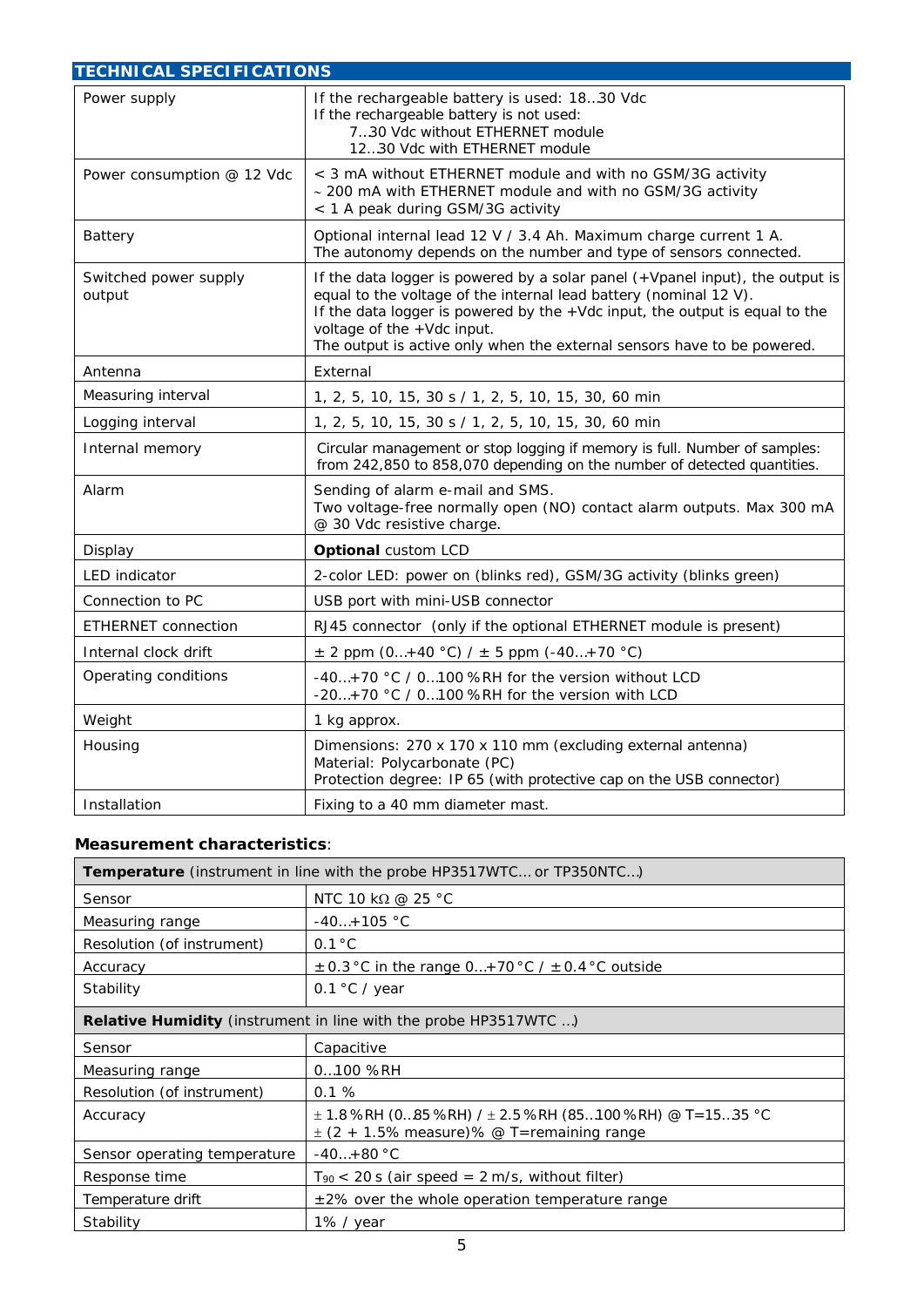| <b>Calculated quantities</b>                                                                                                                                        | Dew Point                                                                                                                                                                                                                                              |  |  |  |
|---------------------------------------------------------------------------------------------------------------------------------------------------------------------|--------------------------------------------------------------------------------------------------------------------------------------------------------------------------------------------------------------------------------------------------------|--|--|--|
| <b>Atmospheric pressure</b>                                                                                                                                         |                                                                                                                                                                                                                                                        |  |  |  |
| Sensor                                                                                                                                                              | Piezoresistive                                                                                                                                                                                                                                         |  |  |  |
| Measuring range                                                                                                                                                     | 3001100 hPa                                                                                                                                                                                                                                            |  |  |  |
| Resolution (of instrument)                                                                                                                                          | $0.1$ hPa                                                                                                                                                                                                                                              |  |  |  |
| Accuracy                                                                                                                                                            | $\pm$ 0.5 hPa (8001100 hPa) @ T=25°C<br>$\pm$ 1 hPa (3001100 hPa) @ T=050°C                                                                                                                                                                            |  |  |  |
| Stability                                                                                                                                                           | 1 hPa / year                                                                                                                                                                                                                                           |  |  |  |
| Temperature drift                                                                                                                                                   | $±3$ hPa tra -20+60 °C                                                                                                                                                                                                                                 |  |  |  |
| Pt100/Pt1000                                                                                                                                                        |                                                                                                                                                                                                                                                        |  |  |  |
| Measuring range                                                                                                                                                     | $-200+650$ °C                                                                                                                                                                                                                                          |  |  |  |
| Resolution                                                                                                                                                          | 0.1 °C                                                                                                                                                                                                                                                 |  |  |  |
| Accuracy                                                                                                                                                            | $\pm$ 0.1 °C (excluding probe error)                                                                                                                                                                                                                   |  |  |  |
| Sensor coefficient                                                                                                                                                  | $\alpha$ =0.00385 °C <sup>-1</sup>                                                                                                                                                                                                                     |  |  |  |
| Connection                                                                                                                                                          | 2, 3 or 4 wires                                                                                                                                                                                                                                        |  |  |  |
| Thermocouple                                                                                                                                                        |                                                                                                                                                                                                                                                        |  |  |  |
| Thermocouple type                                                                                                                                                   | K, J, T, N, E. The inputs are not isolated, use thermocouples with isolated<br>hot junction.                                                                                                                                                           |  |  |  |
| Measuring range                                                                                                                                                     | type K: -200+1370 °C type J: -100+750 °C type E: -200+750 °C<br>type T: -200+400 °C type N: -200+1300 °C                                                                                                                                               |  |  |  |
| Resolution                                                                                                                                                          | 0.1 °C                                                                                                                                                                                                                                                 |  |  |  |
| Accuracy<br>(excluding probe error)                                                                                                                                 | type <b>K</b> : $\pm$ 0.1 °C (< 600 °C)<br>type <b>E</b> : $\pm$ 0.1 °C (< 300 °C)<br>$\pm$ 0.2 °C (> 600 °C)<br>$\pm$ 0.2 °C (> 300 °C)<br>type $N: \pm 0.1$ °C (< 600 °C)<br>type $J: \pm 0.1$ °C<br>$\pm$ 0.2 °C (> 600 °C)<br>type $T: \pm 0.1$ °C |  |  |  |
| 0/420 mA input                                                                                                                                                      |                                                                                                                                                                                                                                                        |  |  |  |
| Shunt resistance                                                                                                                                                    | Internal (50 $\Omega$ )                                                                                                                                                                                                                                |  |  |  |
| Resolution                                                                                                                                                          | 16 bit                                                                                                                                                                                                                                                 |  |  |  |
| Accuracy                                                                                                                                                            | $± 2 \mu A$                                                                                                                                                                                                                                            |  |  |  |
| Inputs 050 mV / -5050 mV / 01 V / 010 V                                                                                                                             |                                                                                                                                                                                                                                                        |  |  |  |
| Input Resistance                                                                                                                                                    | 100 M $\Omega$                                                                                                                                                                                                                                         |  |  |  |
| Resolution                                                                                                                                                          | 16 bit                                                                                                                                                                                                                                                 |  |  |  |
| Accuracy                                                                                                                                                            | $±$ 0.01% f.s.                                                                                                                                                                                                                                         |  |  |  |
|                                                                                                                                                                     | Inputs for counting the switchings of a voltage-free contact                                                                                                                                                                                           |  |  |  |
| Switching frequency                                                                                                                                                 | 50 Hz max.                                                                                                                                                                                                                                             |  |  |  |
| <b>Hold Time</b>                                                                                                                                                    | 10 ms min.                                                                                                                                                                                                                                             |  |  |  |
| <b>Potentiometer input</b>                                                                                                                                          |                                                                                                                                                                                                                                                        |  |  |  |
| Potentiometer                                                                                                                                                       | Typically 10 $k\Omega$                                                                                                                                                                                                                                 |  |  |  |
| Resolution                                                                                                                                                          | 16 bit                                                                                                                                                                                                                                                 |  |  |  |
| Accuracy                                                                                                                                                            | $±$ 0.01% f.s.                                                                                                                                                                                                                                         |  |  |  |
| <b>Rainfall measurement</b>                                                                                                                                         |                                                                                                                                                                                                                                                        |  |  |  |
| The data logger can record:<br>Maximum rainfall rate<br>Daily rainfall<br><b>Total rainfall</b><br>Amount of rainfall which has fallen in the logging interval<br>٠ |                                                                                                                                                                                                                                                        |  |  |  |